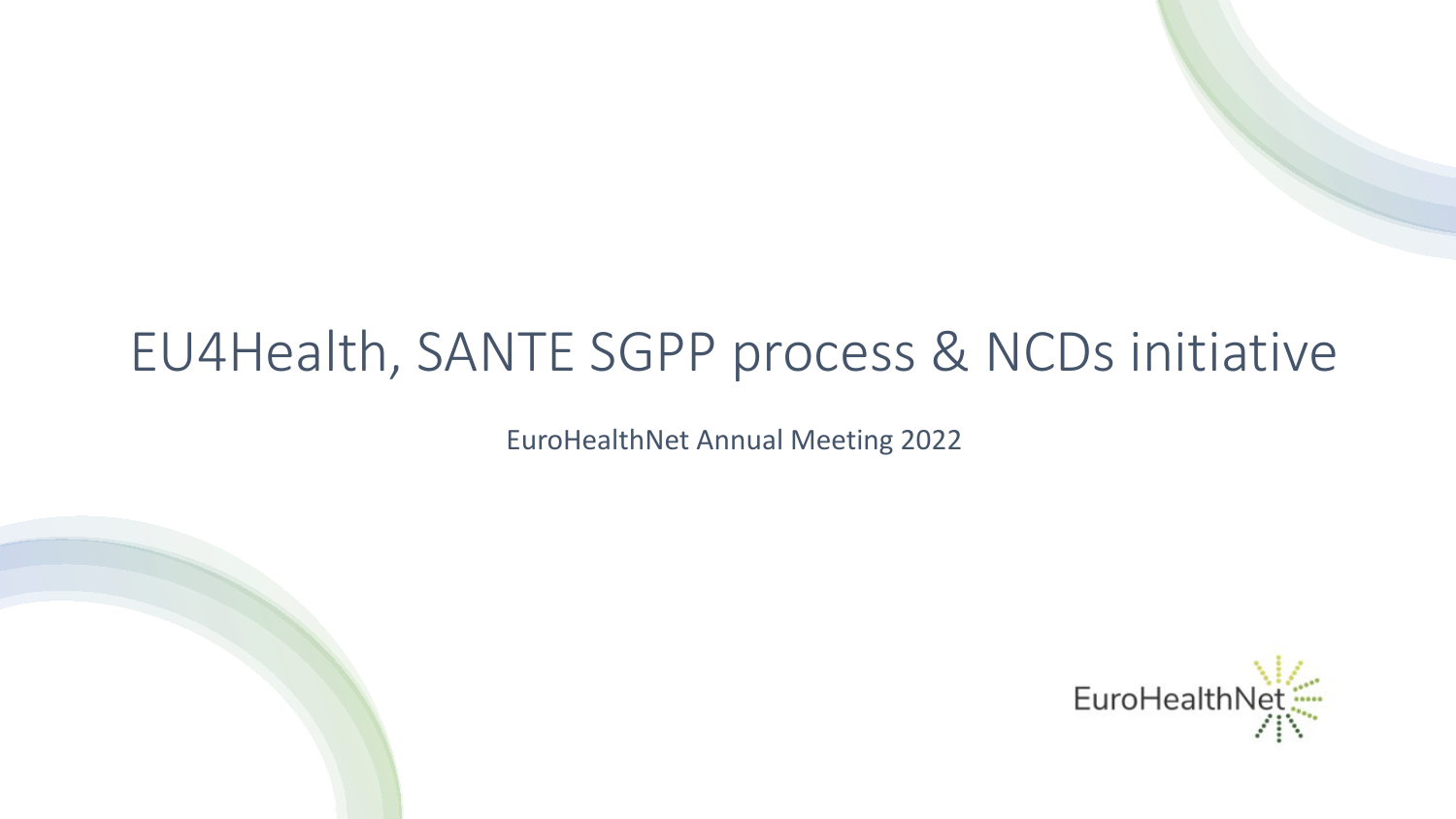## EU4Health 2021-2027 - a vision for a healthier European Union

- will provide funding to eligible entities, health organisations and NGOs from EU countries, or non- EU countries associated to the programme
- EU4Health is implemented through annual work programmes
- the 2022 work programme has been adopte, actions fall under four strands: disease prevention, crisis preparedness, health systems, and digital, with a cross-cutting focus on cancer
- the EU will invest  $\epsilon$ 5.3 billion in actions with an EU added value, complementing EU countries' policies and pursuing one or several of EU4Health´s objectives:



Improve & foster health in the Union

Protect people in the Union from serious cross-border threats to health





systems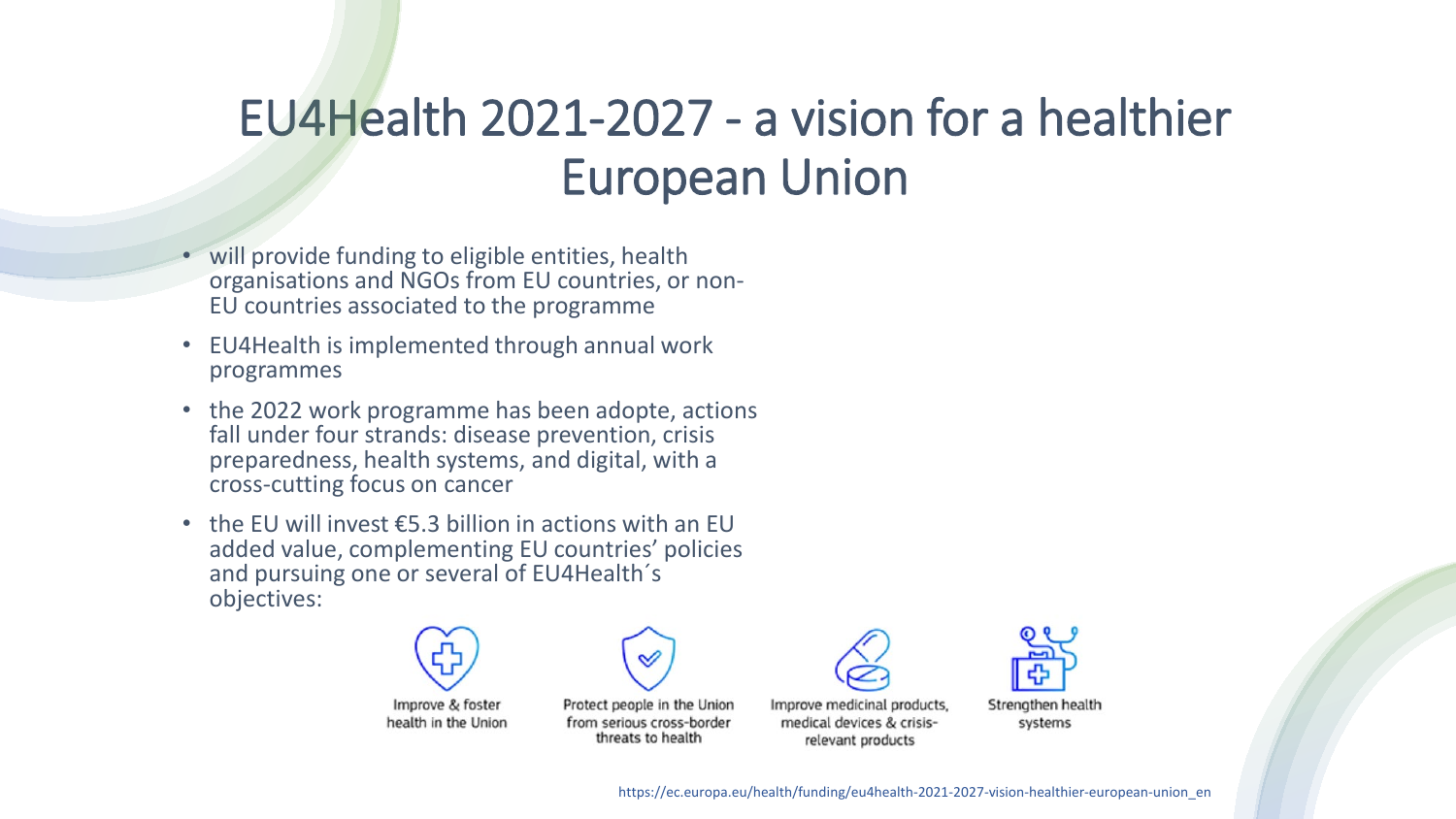## Steering Group on Health Promotion, Disease Prevention and Management of Non-Communicable Diseases

- the Steering Group provides advice and expertise to the Commission on developing and implementing activities in the field of health promotion, disease prevention and the management of non-communicable diseases. It also fosters exchanges of relevant experience, policies and practices between the Member States
- the Steering Group is chaired by the Commission and the members are representatives of the Member States
- the Steering Group advises the Commission in the selection of best practices and in making better use of research results to support their transfer and scaling up at the national and European level. The EU Health Programme or other financial instruments of the EU support the implementation and transfer of best practices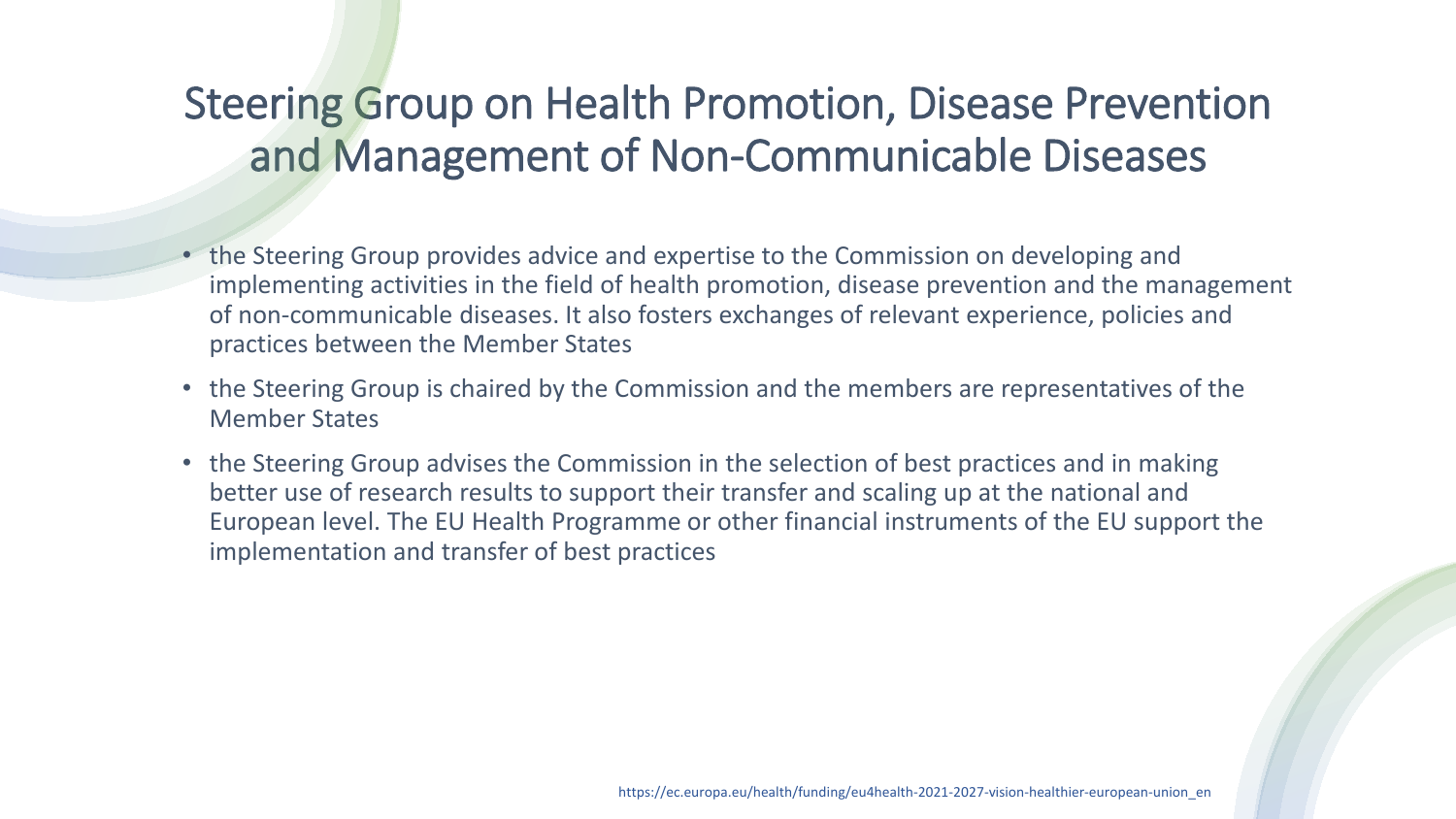## Steering Group on Health Promotion, Disease Prevention and Management of Non-Communicable Diseases

- the Steering Group's work is supported by online resources on health promotion and the prevention and management of non-communicable diseases, such as:
- a knowledge gateway on health promotion and disease prevention
- a healthcare quality hub (forthcoming)
- a best practice portal for consulting and sharing best practices
- funding possibilities

https://ec.europa.eu/health/funding/eu4health-2021-2027-vision-healthier-european-union\_en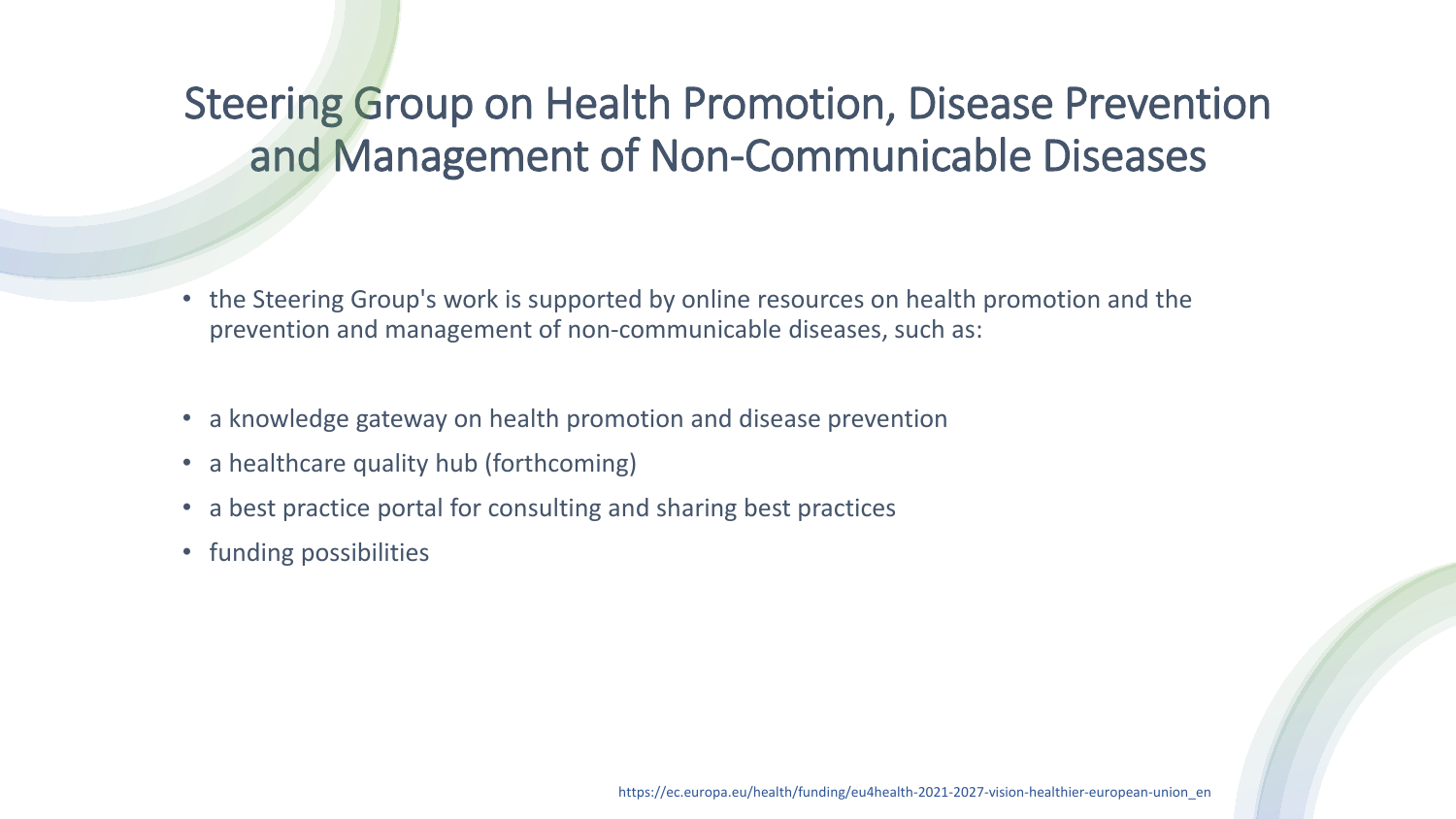#### Healthier Together - EU NCD initiative

• in addition to Europe's Beating Cancer Plan, the European Commission is working on a new Healthier Together – EU Non-communicable diseases initiative, to support EU countries in reducing the burden of NCDs

Key areas:

- cardiovascular diseases
- diabetes
- chronic respiratory diseases
- mental health and neurological disorders
- health determinants

https://ec.europa.eu/health/funding/eu4health-2021-2027-vision-healthier-european-union\_en